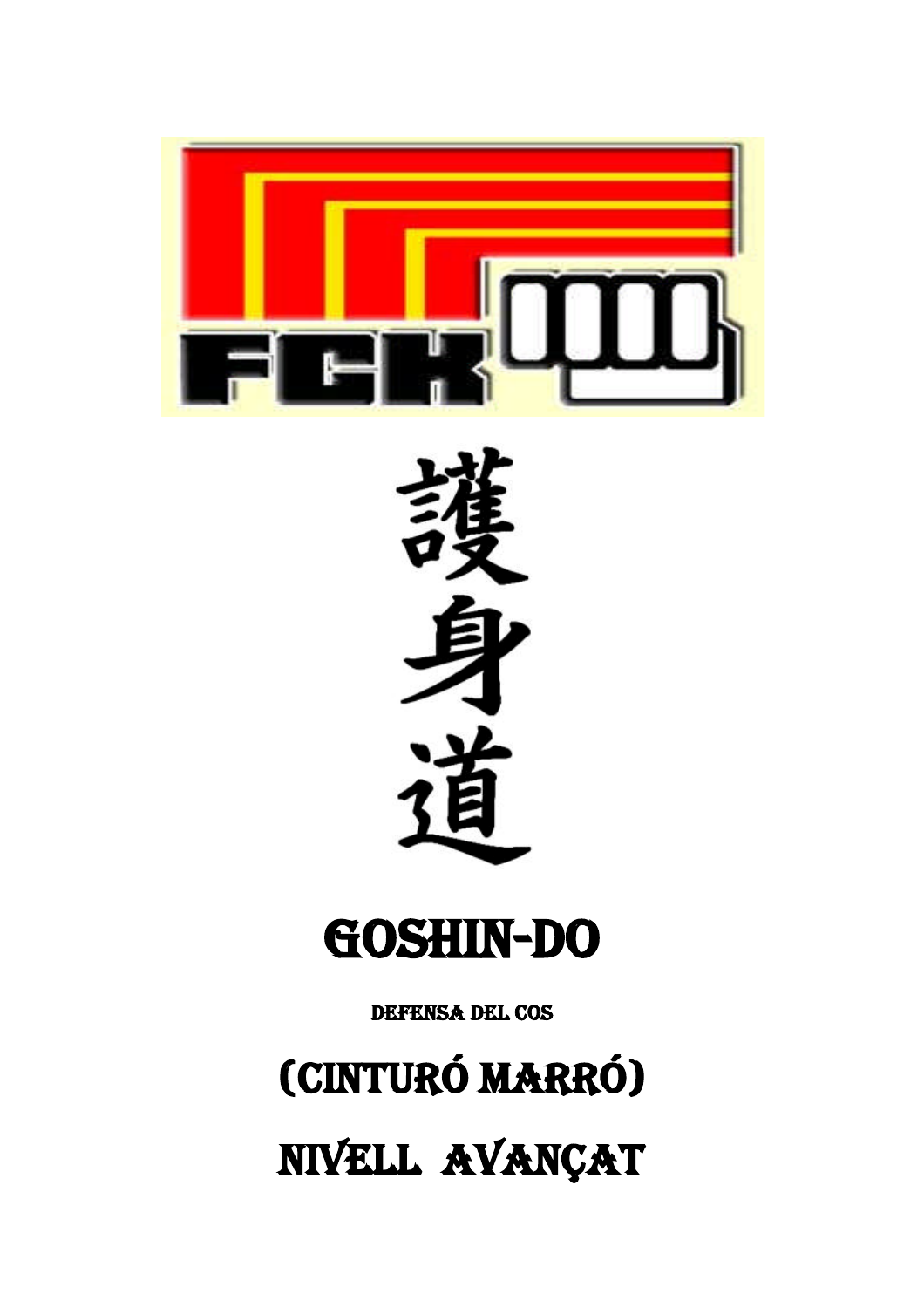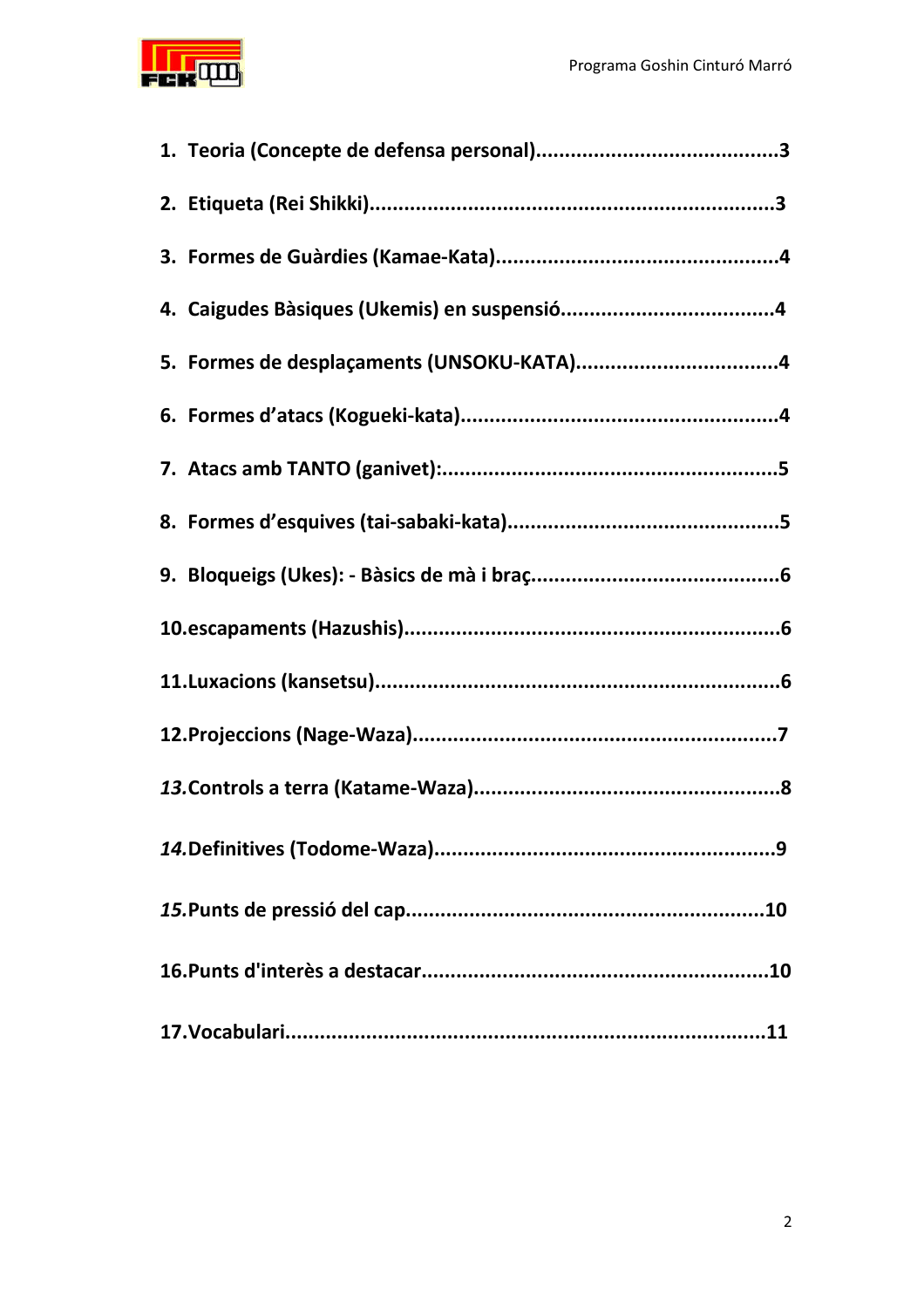

## CINTURO MARRÓ - NIVELL AVANÇAT

### 1. Teoria (Concepte de defensa personal)

S'entén com a defensa personal : un compendi d'estratègies i tècniques destinades a salvaguardar l'integritat física, controlant i neutralitzant l'adversari amb el minin de lesions possibles. No compleix cap requisit arbitral, sent l'únic i absolut objectiu l'eficàcia del control de l'adversari i/o el seu atac, respectant en tot cas l'oportunitat i l'eficiència.  $Fs$  basa en :

- Guàrdies i distàncies.
- Desplaçaments.
- Posicions.
- Esauives.
- Caigudes.
- Defenses i atacs de genolls i cames.
- Defenses i atacs colze i ma.
- Defenses agafant.
- Tècniques de control de l'adversari.
- " d'estrangulació.
- " de projecció, escombrades i desequilibris.
- " de luxacions.
- " d'immobilitzacions
- " d'atac als punts vitals.
- $"$  d'escapades de les luxacions i/o atacs sorpresa.
- " de defensa contra armes.
- " de defensa essent a terra.
- $Etc.$

#### 2. Etiqueta (Rei Shikki)

DOJO-KUN: codi moral.

- Respecte als demés.
- Esforç i constància.
- Reprimir la violència.
- Guardar sempre fidelitat.
- Perfeccionar la personalitat

SAHO: protocol en exàmens.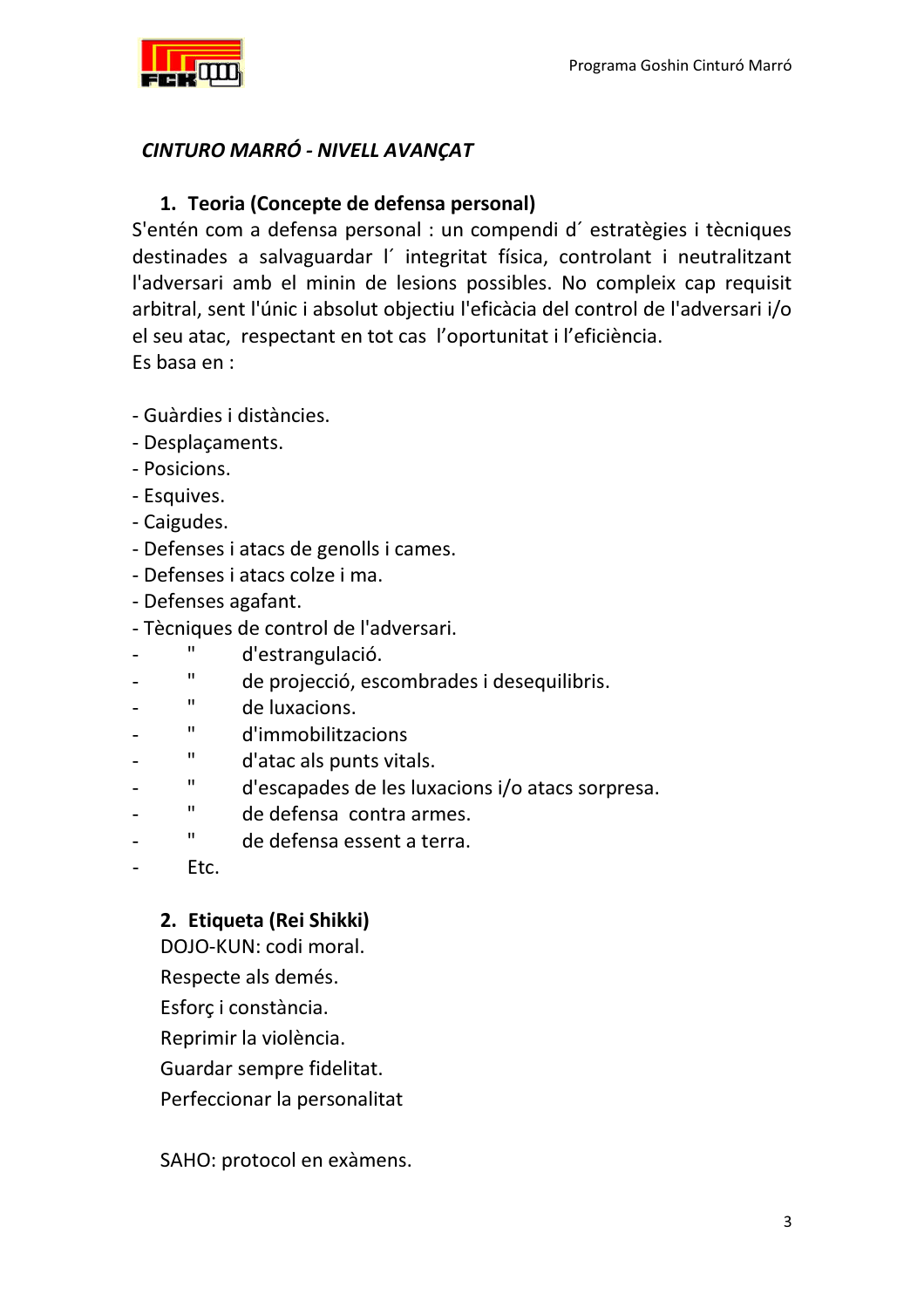

KENTO-RITSU-REI: en tachi (musubi) i subaru(seiza) 3. Formes de Guàrdies (Kamae-Kata) Posicions (Dachi) TO-MA: llarga distància, distància de geri. CHIKA-MA: distància curta, distància de mà, (TE i ATE).

SUWARI-WAZA: posicions intermitges.

(dos en seiza) Atacs, defenses, controls i luxacions en aquesta dimensió de treball.

## 4. Caigudes Bàsiques (Ukemis)

HICHO-UKEMI; en alçada i en longitudinal, ex. Mae-mawari ukemi amb obstacle d'alçada i/o longitudinal. (EN NAGARE, (rodolant))

TOBI-UKEMI. (A L'AIRE) Ex. Mae mawari ukemi, amb fixació al terra.

# 5. Formes de desplaçaments (UNSOKU-KATA)

TF-AWASE: armonització.

Treball de coordinacció i armonització entre el moviment de braços les cames i el cos.

## 6. Formes d'atacs (Kogueki-kata)

**JIJU-KOGEKI** 

L'aspirant ha de treballar lliurement amb les tècniques apreses als nivells anteriors.

DORI (agafades) USHIRO-DORI: agafades per darrera. Canells, Colzes, Espatlles, Coll, Cabell.



TEISHO-UCHI: cop amb el taló de la mà. TEISHOKU-ATE: cop amb la base del peu a distància curta.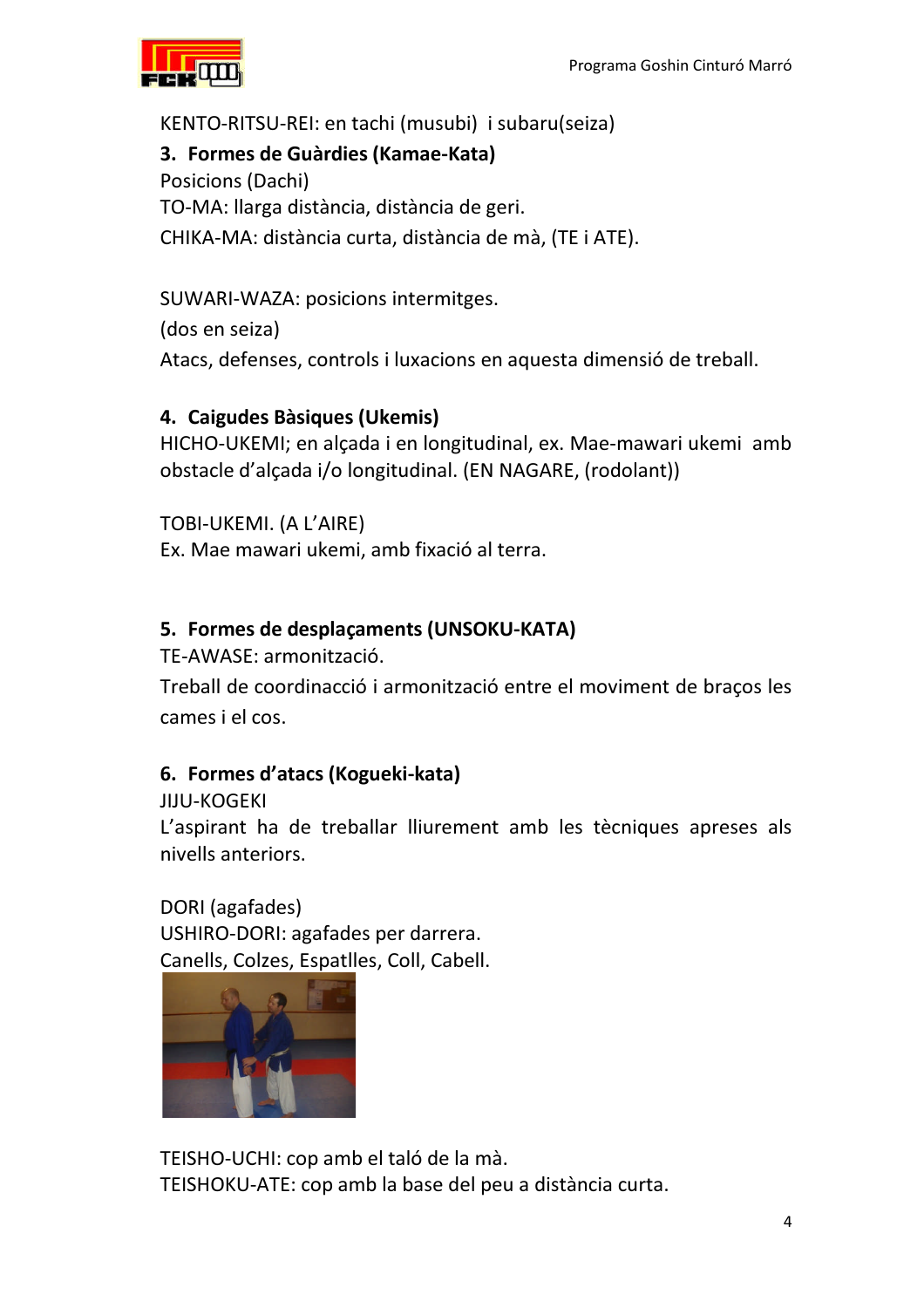

MIKAZUKI-GERI: cop circular (escombrant) amb la base del peu.

7. Atacs amb TANTO (ganivet)

Tall en diagonal, en uchi i soto



Tall horitzontal, en uchi i soto.



#### Punxar endavant.



Les tècniques de Tanto es realitzaran amb el tanto agafat en prolongació del braç i com a reforç del mateix.

## 8. Formes d'esquives (tai-sabaki-kata)

KAWASHI: esquiva sense desplaçament.

De cintura, movent el tronc, qualsevol moviment amb els peus fixes al terra, llançant-se al terra al mateix lloc, saltant al mateix lloc. KAESHI-HO: treball altern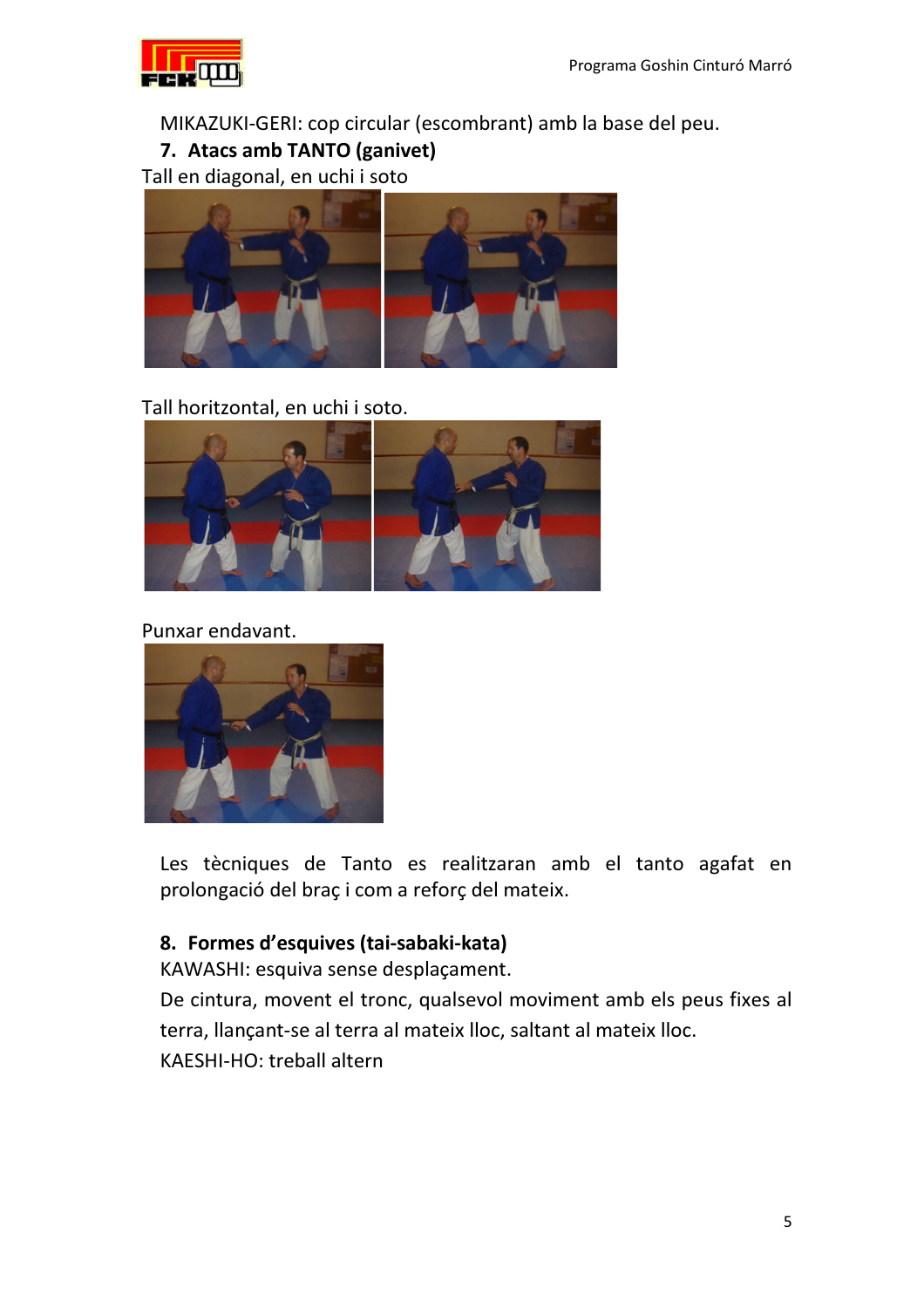

## 9. Bloqueigs (Ukes): - Bàsics de mà i braç

SUKUI-UKE: esquivant i escombrant el braç que ens ataca. TSUKAMI-UKE: esquivant i escombrant i agafant el braç que ens ataca. NE-UKE: defensa al terra, colpejant amb els peus, anticipant-se, luxant genolls amb control, cap al darrera, de costat.

## 10.escapaments (Hazushis)

USHIRO-NUKI: escapament d'esquena.

Contra agafament per l'esquena de Canells, Colzes, Espatlles, Coll, Cabell.

TAI-HODOKI (escapament corporal)

SUTEMI (sacrifici)

Utilitzant el nostre cos en tècniques de sacrifici per alliberar-nos i controlar o neutralitzar l'agressió.

## 11. Luxacions (kansetsu)

- Bàsiques de canell (kote) i colze (ude), espatlla (kata).

KOTE-OSAE: luxació de canell agafant del dors de la mà i l'avantbraç.



UDE-OSAE: luxació de canell agafant del dors de la mà i del colze.

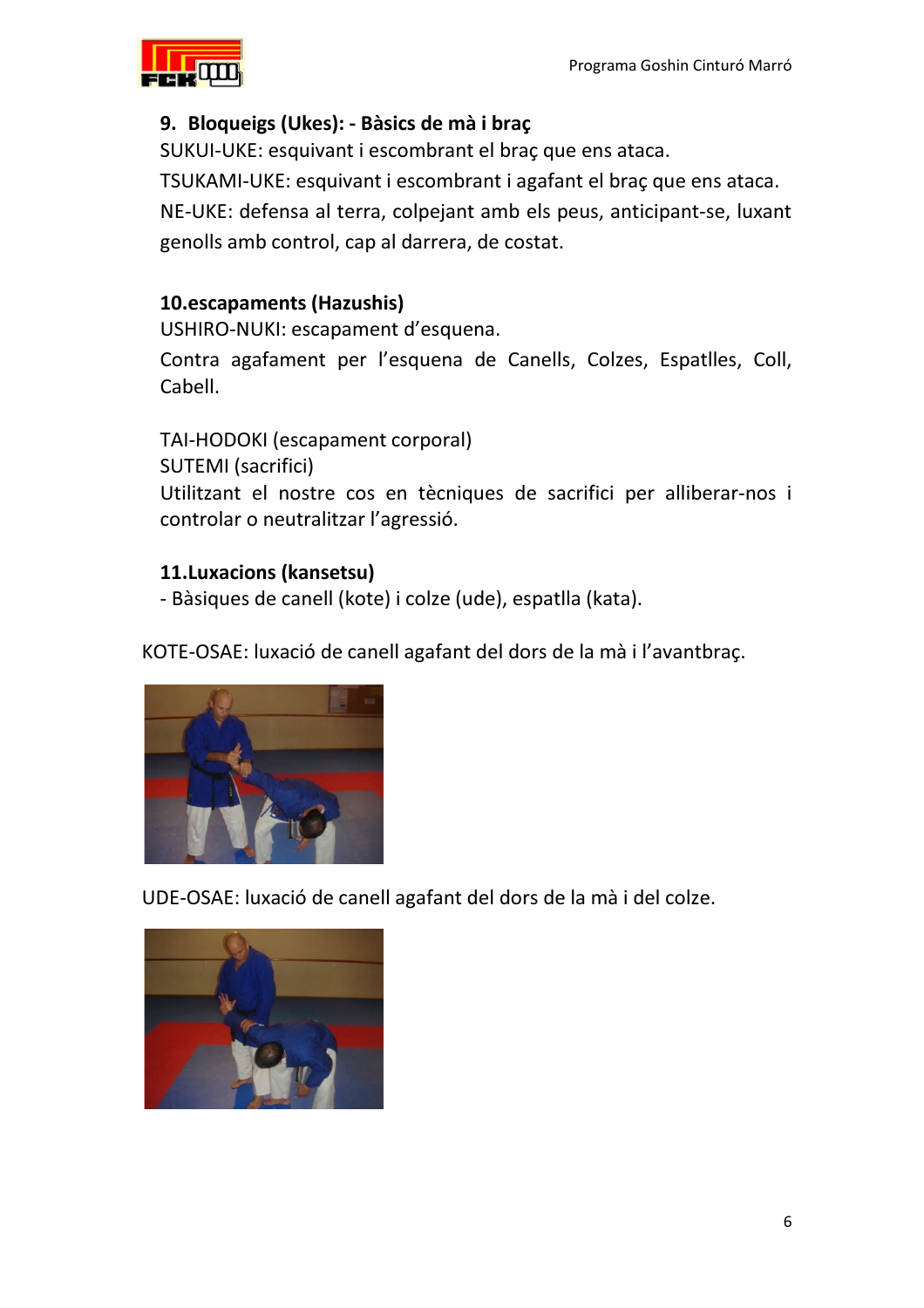

TENKAI-UDE-HINERI: directament mawari ashi girant per sota el braç en desplaçament fins kote hineri.



#### 12. Projeccions (Nage-Waza)

ASHI-WAZA (tècniques de cama)

O-UCHI-GARI: escombrament interior enganxant la cama de dins cap a l'exterior.



KOSHI-WAZA (tècniques de cintura)

TSURI-KOMI-GOSHI tècnica de maluc en el que baixem molt el centre de gravetat i realitzem l'agafada per desequilibrar com a ryo te dori i al girar per realitzar el kosae amb al maluc, aixecarem un braç i baixarem l'altre per fer la projecció per damunt del maluc.



TE-WAZA (tècnica de braç)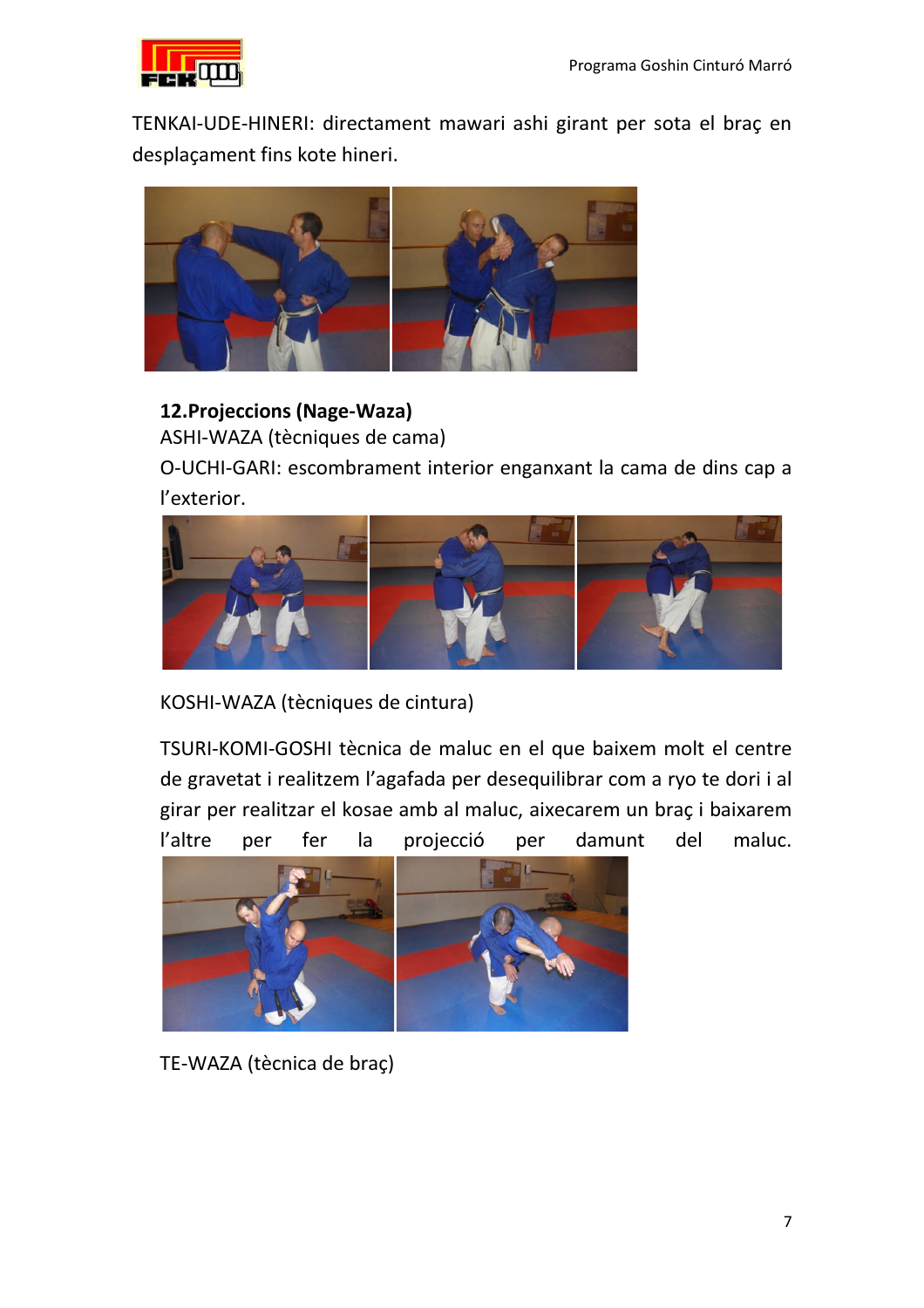

IPON-SEOI-NAGE, projecció de pendul, amb agarre de braç estes ambdues mans, una al canell, l'altra a l'espatlla.



#### 13. Controls a terra (Katame-Waza)

HADAKA-JIME: Estrangulació amb candau de braç per darrera del cap.



NE-UDE-OSAE: control amb ude osae fins a controlar al terra.



NE-UDE-HINERI (portant al terra a uke, des del mateix ude hineri, sense deixar-ho) boca a baix prono, o treball de girar de cara amunt (supino) a cara avall, fent del seu braç un volant que fa que giri sobre el seu propi cos, per la torsió del braç.

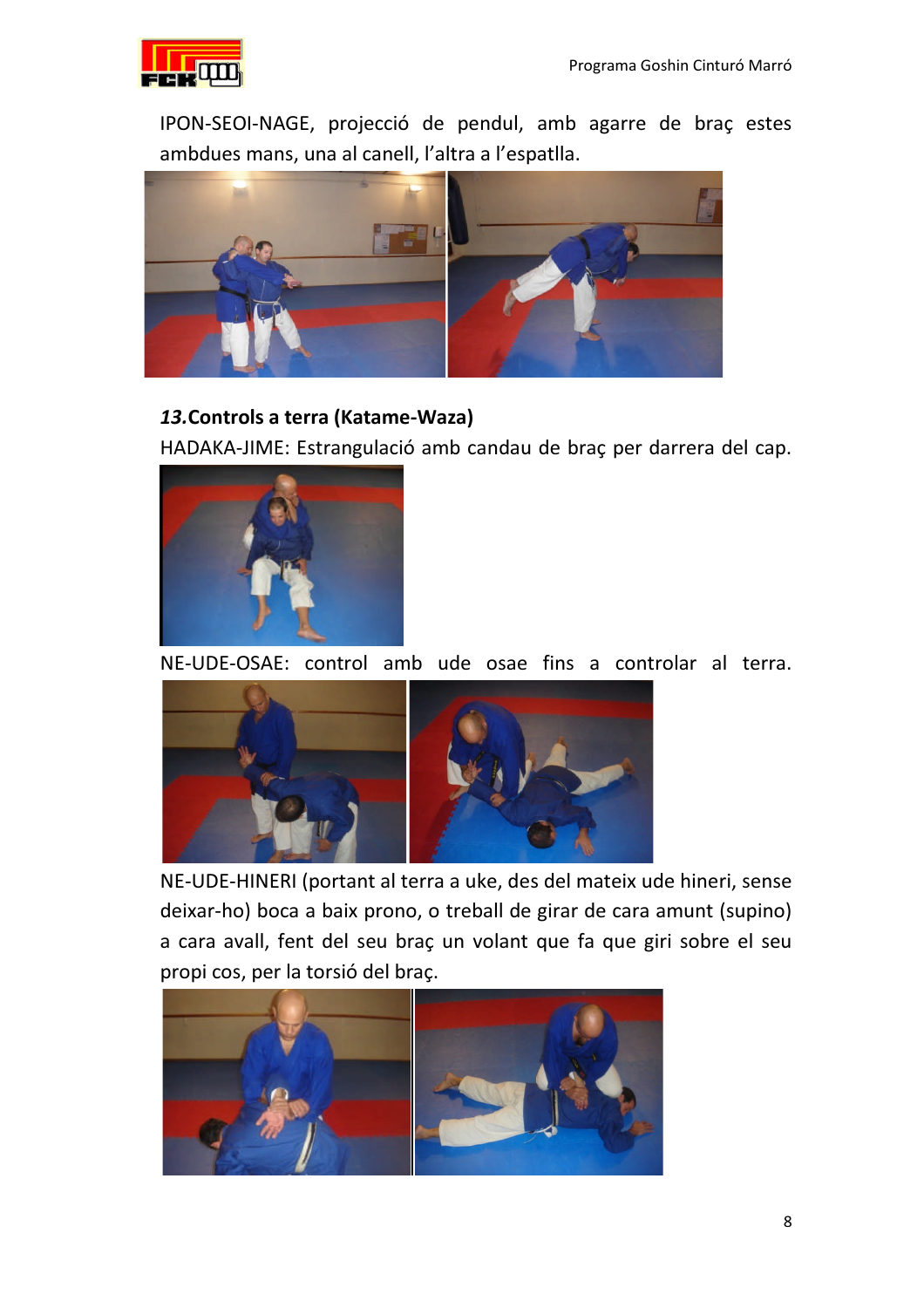

#### 14. Definitives (Todome-Waza)

HIZA ATE: remat al terra amb cop de genoll.

CANVI DE SUPÍ A PRONO amb luxació amb la tíbia al colze en gatame.





#### SHIME-WAZA

OKURI-ERI-JIME: estrangulació amb ude, agafant solapa, i l'altra braç busca el clatell previ control del braç de tori que enganxarem.

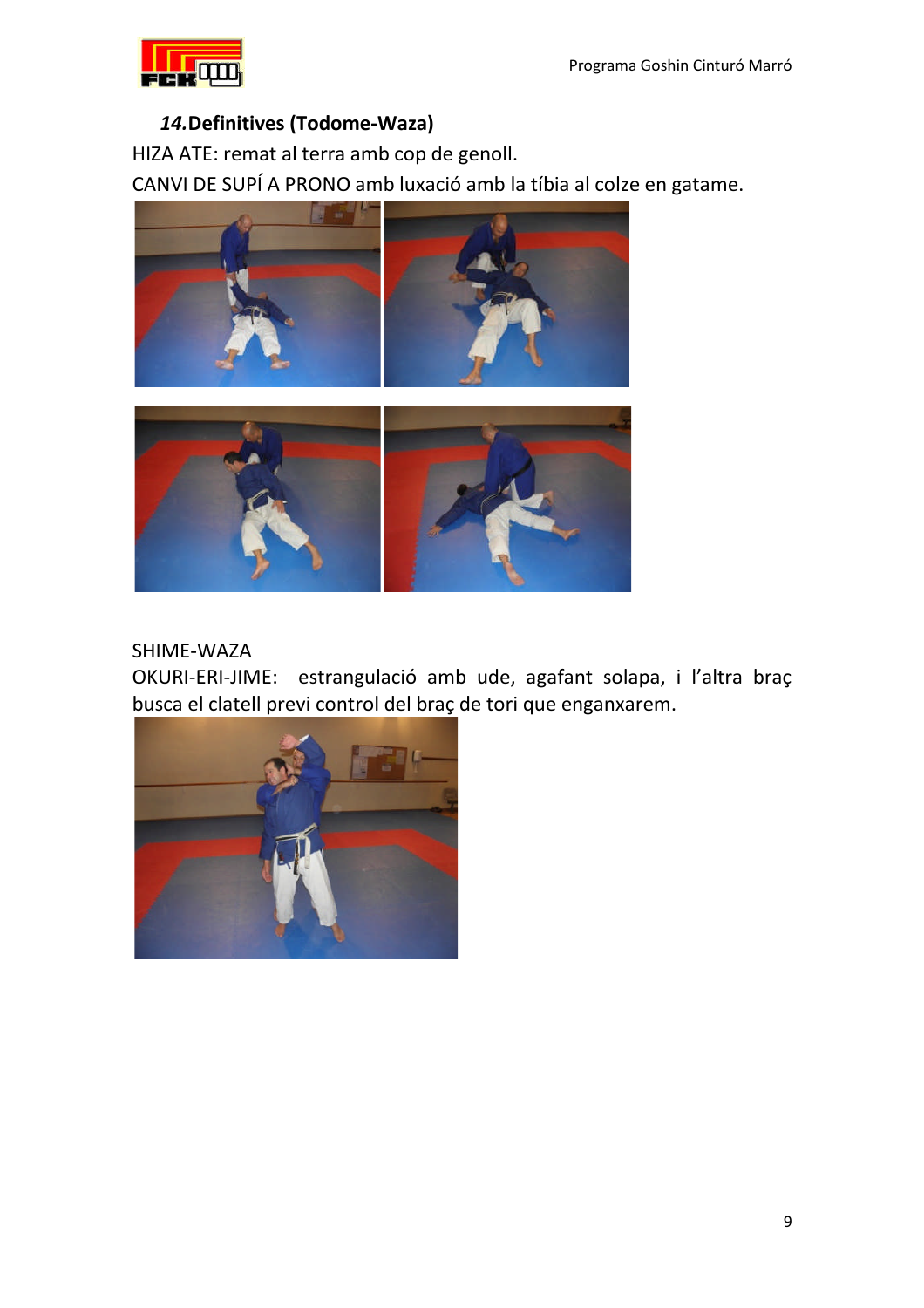$3 -$ 



#### 15. Punts de pressió del cap

pressionar, colpejar, friccionar



 $1. -$ 

 $2. -$ 

- 1.- M. governador VG 26 M. got concepció VC 24 M. estómac E 5-6
- 2.-M. estómac E 11-12 M. Intestí prim IG 16-17 M. got concepció VC 22
	- M. triple escalfador TR 17
- 3.-M. vesícula biliar VB 19-20

#### 16. Punts d'interès a destacar

Es aquest programa es tindrà especial interès a la efectivitat en cada tècnica.